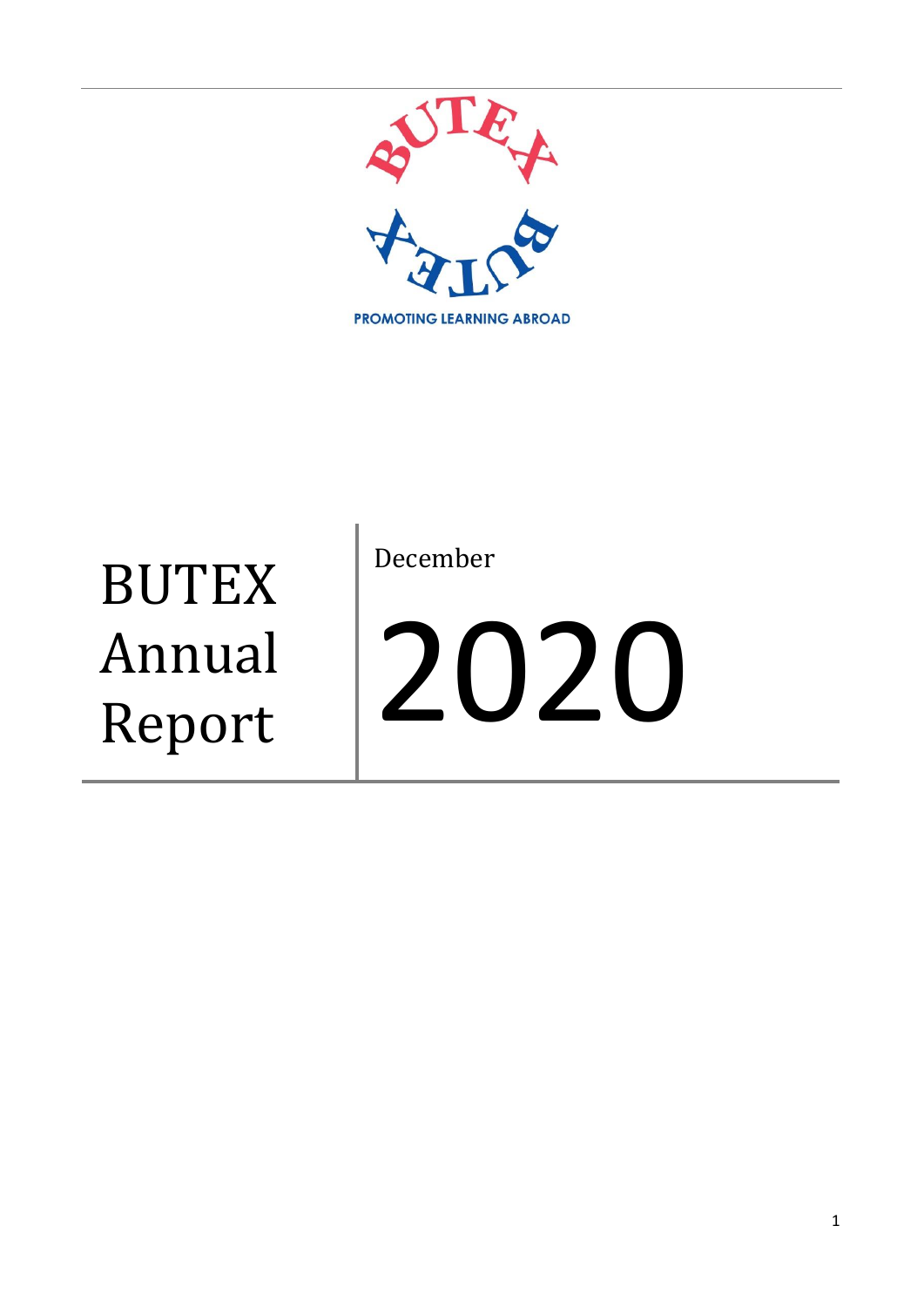# **Contents**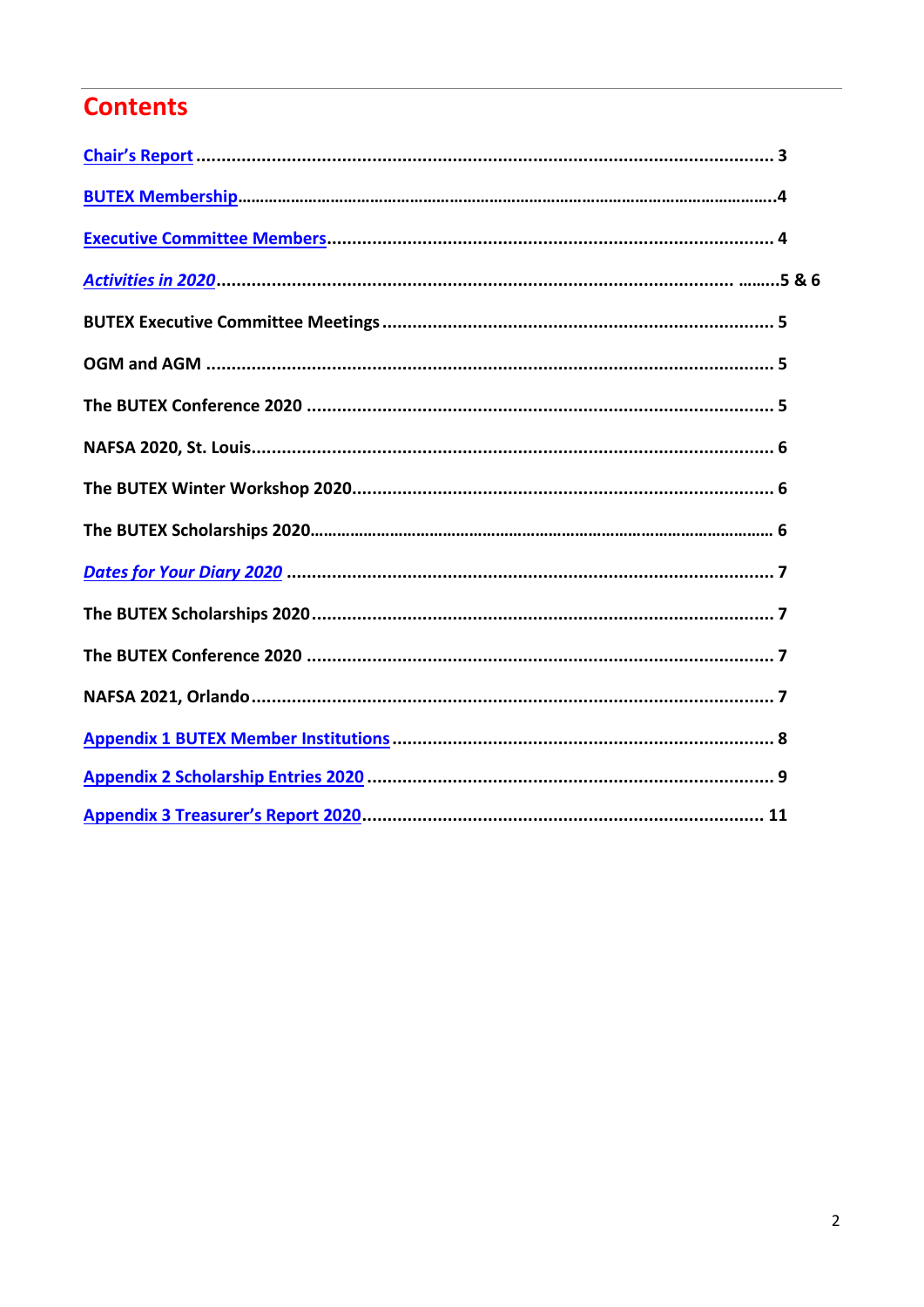# <span id="page-2-0"></span>Co-Chair's Report

We reported in the 2019 Chair's Report that focus continued to be on Brexit, we looked back on another successful NAFSA and looked forward to our upcoming events in 2020. Nobody among us could have possibly anticipated the real surprise, and heartache, that was just around the corner.

2020 has, without doubt, been an immensely difficult year. Globally, the COVID-19 pandemic has ruined livelihoods, brought into stark contrast the inequalities that continue to plague us nationally (and internationally) and, saddest of all, taken many lives before their time. For the international mobility community, we worked and watched with deep sadness as we had to support students to return home early and as many students were denied the opportunity to be mobile, either at all, or in the way that they had wished.

However, as we write this report, we have much to be optimistic about. Globally, three vaccines have reported high levels of effectiveness and roll-out could begin as early as December, with mass-testing available in high prevalence areas to manage infection rates in the interim. As we head back into the 'new normal', we firmly believe that mobility teams will look back with pride on their hard work, adaptability, ingenuity and fast-paced response to support students abroad and those preparing for a future mobility. There will be much that we can take forward from this period into our day-to-day work, as well as the knowledge that now, we really have seen it all!

And so, like all colleagues across the sector, the pandemic has also forced BUTEX to adapt. We have learnt some truly valuable lessons, that we hope to incorporate in our activities in the future.

The quick pivot to an online conference was hugely successful, with large numbers of attendees at all our sessions and great feedback. Our virtual Winter Workshop received more session proposals than ever before, with over 50 organisations registering and over 100 participants attending the sessions. At both events, we were pleased to welcome presenters from all over the world, as well as many UK-based colleagues, allowing members to hear a truly global perspective, from a wide range of organisations. The biggest success was the ability of more colleagues from our members, at all levels and stages of the careers, to attend and participate in these events. This widening of access, especially as a career development opportunity, is something we as a Committee were really pleased to see. We are already exploring ways of making all our future face-to-face events more accessible in this way, as well as continuing to offer engaging online events, even when in-person networking resumes.

As always, huge thanks go to all our member institutions (without you, there is no BUTEX!) and to all the Committee members who volunteer their time to keep our association running. We will of course be keeping our fingers crossed that we will be able to see many of you again at upcoming events and are keeping optimistic about being able to host the postponed BUTEX Conference in York in July 2021.

So, to finish, 2020 has not been the year any of us had hoped it would be. But it has been amazing for all us to watch and be part of the resilience and camaraderie shown by the mobility sector. We'll continue to support our membership, offer exciting and engagement learning, development and networking opportunities. And we'll go forward with you all, as we watch international mobility bounce back, grow and evolve.

Rich Dunning & Gemma Proudley

BUTEX Co-Chairs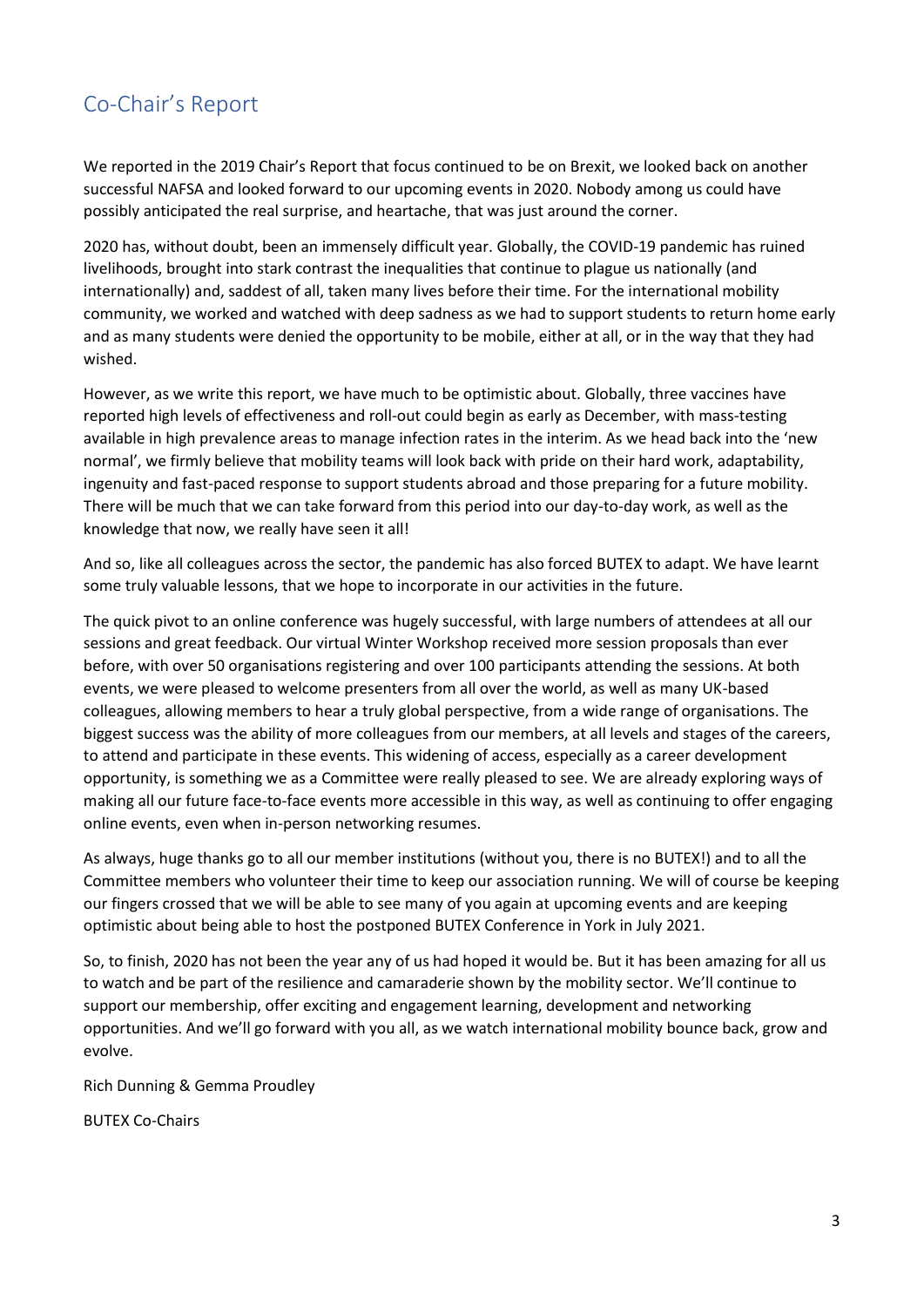# <span id="page-3-0"></span>BUTEX Membership

<span id="page-3-1"></span>BUTEX has 70 Full Members and 14 Associate members.

## Executive Committee Members

#### **Executive Officers 2020**

| Co-Chair                             |
|--------------------------------------|
| Co-Chair                             |
| Vice-Chair                           |
| Treasurer                            |
| Marketing and Communications Officer |
| <b>Events Officer</b>                |
| Conference Officer                   |
| Summer Forum Officer                 |
| Co-opted Committee Officer           |
|                                      |

#### **Executive Officers 2021**

| Gemma Proudley         | Co-Chair                             |
|------------------------|--------------------------------------|
| <b>Richard Dunning</b> | Co-Chair                             |
| Jane Atkinson          | Vice Chair                           |
| Angela Phoenix         | Treasurer                            |
| Gemma Barnes           | Marketing and Communications Officer |
| Andrew Walker          | Events Officer                       |
| Alice McLuckie         | Conference Officer                   |
| Maggie Wootton         | Summer Forum Officer                 |
| <b>Inez Summers</b>    | Co-opted Committee Officer           |

Gemma Barnes was re-elected to Marketing and Communications Officer.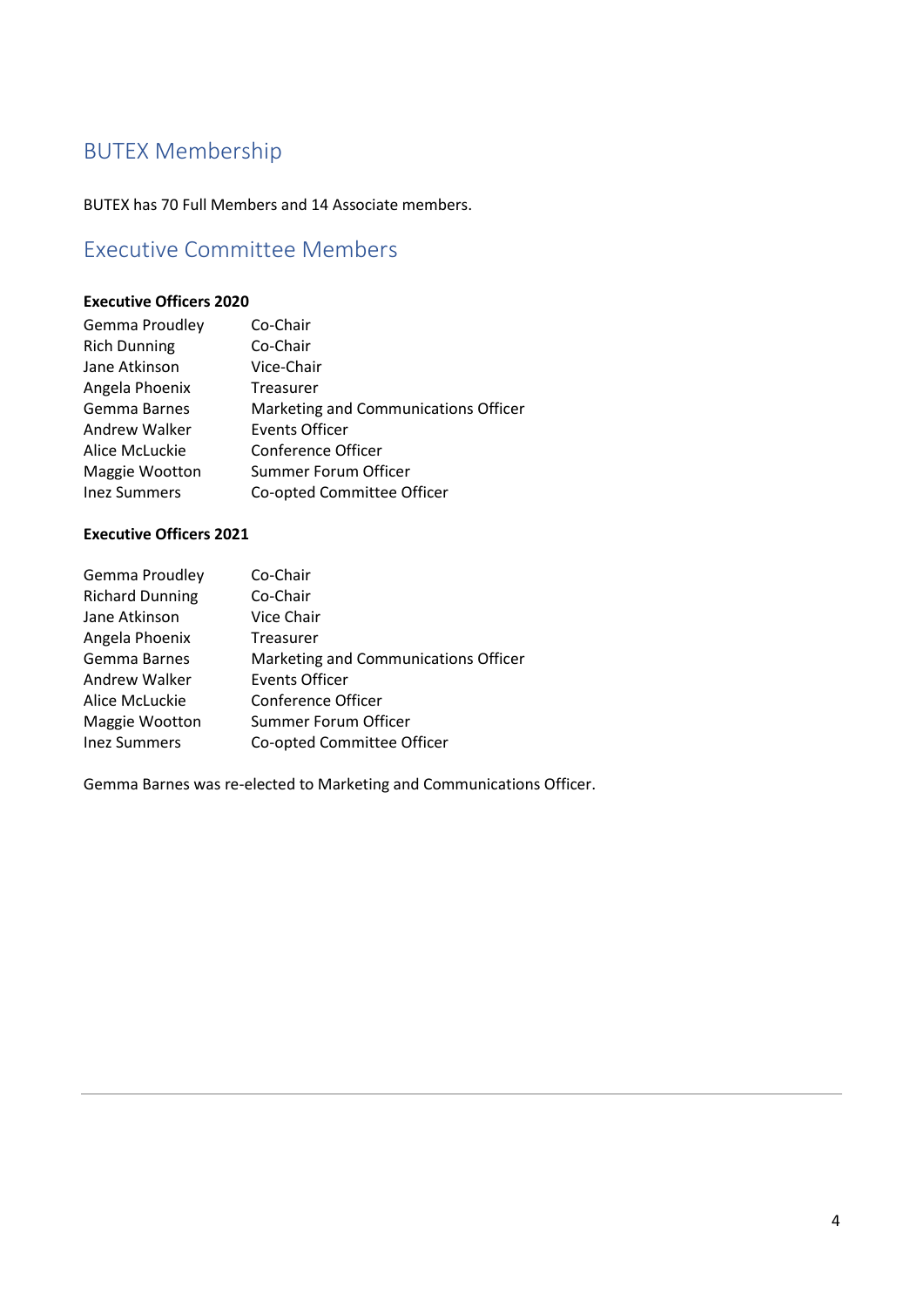## <span id="page-4-0"></span>Activities in 2020

#### **BUTEX Executive Committee Meetings**

Owing to the COVID-19 pandemic, the majority of BUTEX meetings were held virtually. The Committee also met more regularly, although for shorter times, to ensure that the needs of members were being met. We intend to continue with this hybrid model of in-person and virtual meetings in the future.

#### **January**

Venue: University of Birmingham Thursday 30 January 2020 January 12.00 – 18.00

All subsequent meetings were held via Microsoft Teams:

- 23 March 2020
- 31 March 2020
- 15 April 2020
- 19 May 2020
- 6 August 2020
- 16 September 2020
- 28 October 2020
- 24 November 2020

#### **OGM and AGM**

There was no OGM this year, as there were no issues to put to the membership vote, coupled with COVID-19 and the BUTEX 2020 Conference being held online.

In order to accommodate all members, the AGM will be held via email in December.

## **The BUTEX 14th International Conference**

This was BUTEX' first virtual conference and was a learning curve for all involved. Many thanks to the BUTEX Executive committee for their hard work and especially to Rich Dunning who masterminded the event. The week-long programme offered the following sessions:

- Opening Session: COVID-19 and the International Landscape
- No passport required: What Study Abroad Professionals have learned about Remote Education
- Everything has changed: Promoting Mobility during a Global Pandemic
- Career Advising during COVID-19 and in the post-COVID World: International Internships and Job Opportunities
- Virtual Mobility and Student Perceptions of Online Mobility Experiences
- International Internships during a time of COVID-19: Best Practices involving a Student- Centred Approach
- Finding Alternative Options for Student Mobility 2020/21: Engaging Students, University Departments and Partners in the Process
- Ask the Experts: Q and A Panel

This event was extremely well attended. Sessions were capped at 100 registrants and many sessions were fully subscribed. The feedback was excellent with some members commenting that "a benefit of virtual workshops – they are more accessible and affordable to more people."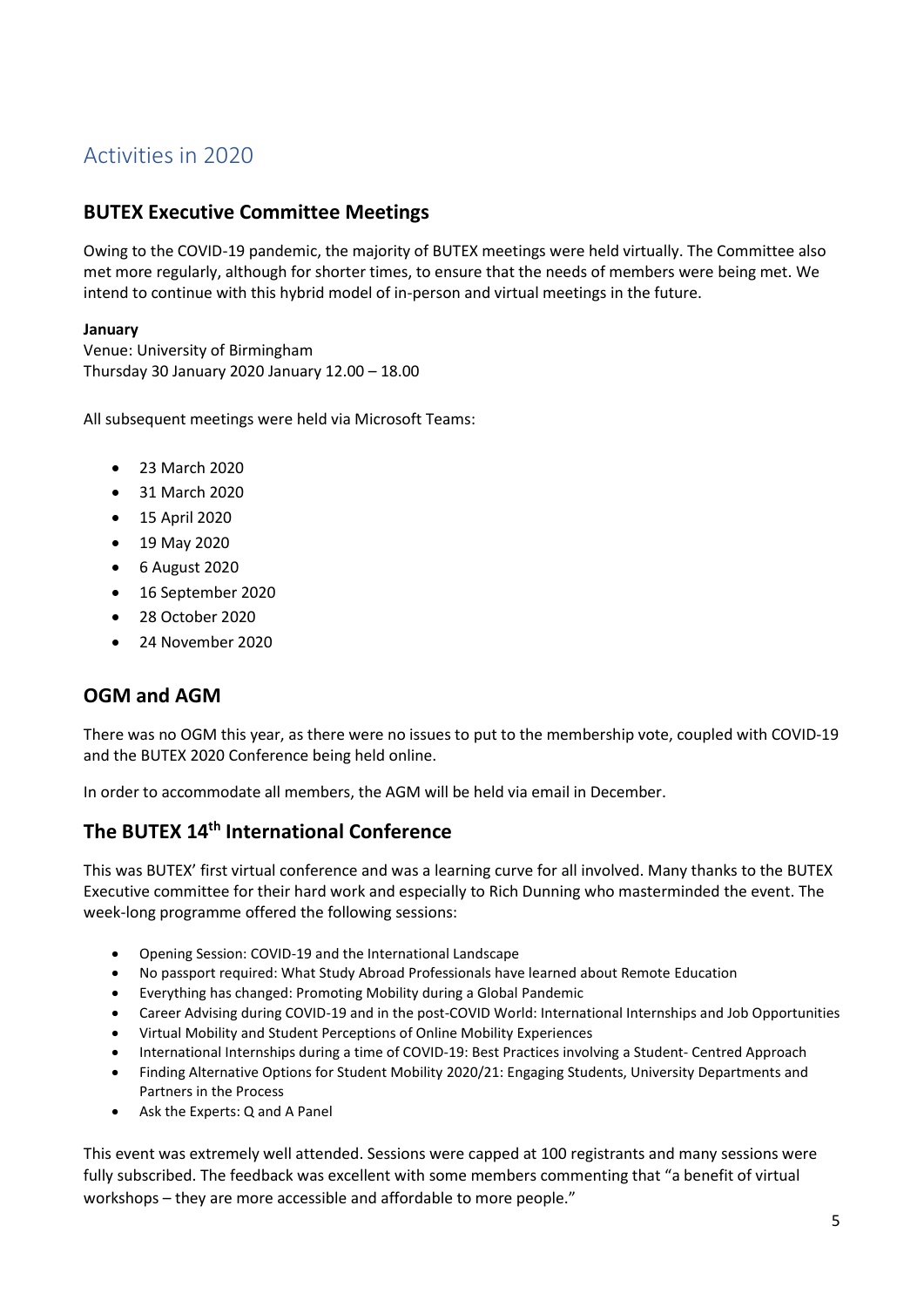Thank you also to all members who participated as session presenters and helped to provide a full and varied programme as well as participants who mastered who also successfully navigated registering and logging into the virtual conference.

#### **NAFSA 2020, St Louis**

BUTEX had a double booth booked for this event and Andy Walker, BUTEX Events Officer, had organised he ever popular BUTEX reception at NAFSA.

Unfortunately, as we all know, NAFSA 2020 was cancelled. As a consequence, the BUTEX booth booking was rolled forward to Orlando, Florida 2021 and a partial refund received for the reception.

#### **The BUTEX Winter Workshop 2020**

The BUTEX Winter Workshop was held online on 25 November. The BUTEX Executive committee received a record number of session proposals for this event, leading to three parallel sessions being held throughout the day, culminating in an online networking event. The day consisted a mixed programme of sessions. An advantage of holding this event online was that BUTEX was delighted that sessions were presented not only by BUTEX members but also from alongside colleagues from as far afield as Australia.

The sessions offered were:

- The Russian Doll Theory of Innovation: What Mobility Can Learn from The Tech Sector
- The Importance of Online Resources during the COVID-19 Pandemic
- Creating High Impact Virtual Experiences that are Truly Global
- How in Increase Student Engagement and Participation with a Smaller Team in a Time of Uncertainty
- Better Together! Reimagining Inbound Study Abroad in a Time of Adversity
- Global Opportunities Week: Redefining the Study Abroad Fair in a Virtual Environment
- Reflecting on "Internationalisation at Home" during Summer 2020
- Medics without Borders: Sending Nursing and AHP Students on Exchange
- Granada Nights: Can the right Film become a Promotional Tool for Study Abroad Opportunities?

## **The BUTEX Scholarships 2020**

2020 has been a very unusual year for the BUTEX scholarship competition with many students unable to go on exchange due to the COVID-19 pandemic. From our first round of applications, BUTEX wrote to all entrants asking them to confirm that they were still going on exchange. This led to a much- reduced number of entries. The essay entries were marked by the BUTEX Executive committee and the posters were put to the membership vote. Thanks to all those who voted.

Unfortunately, following the responses from the students, in the end, we were only able to award one scholarship in the first round for AY 2020/21 and the student has asked if the scholarship could be deferred to September 2021, to which the Committee agreed.

As a result, we ran an extra round of applications which closed in October 2020. At the time of writing this report, the second-round submissions are being marked/voted on and an update will be provided to all members in the new year

We would like to thank all member institutions who actively advertised the BUTEX Scholarships to their students. A breakdown of entries by home and host institution can be seen in **Error! Reference source not found.**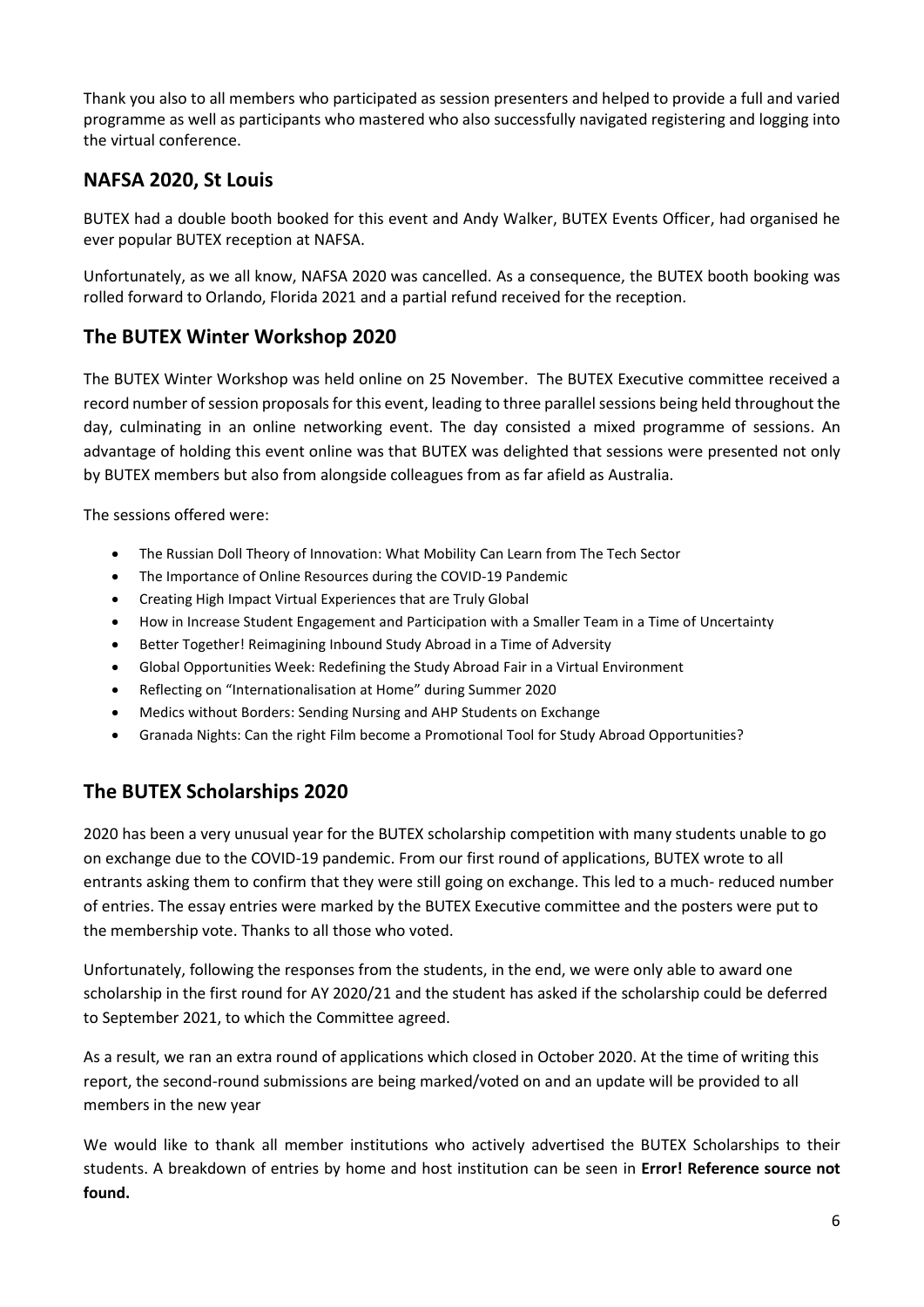# <span id="page-6-0"></span>Dates for Your Diary 2021

#### **The BUTEX Scholarships 2021**

Applications for the 2021 scholarship competition are now being accepted and the deadline for all applications is the 15<sup>th</sup> June 2021. As always, please encourage your students to apply.

#### **The BUTEX Conference 2021**

At the time of writing, BUTEX is looking forward to hosting its 15<sup>th</sup> International Conference at the University of York from 14<sup>th</sup> to 16<sup>th</sup> July 2021.

Many thanks to Alice McLuckie who had expertly planned this event for 2020 and has successfully re-arranged the conference for 2021.

#### **NAFSA 2021, Orlando, Florida**

As it has been confirmed that NAFSA will be delivered virtually, we will have decided to delay our participation until 2022, as we will feel that a physical presence is the best use of BUTEX finances, in the form of a booth that members can use as a meeting space.

Our booth booking will be rolled over to 2022 and we do hope we will see some of you there!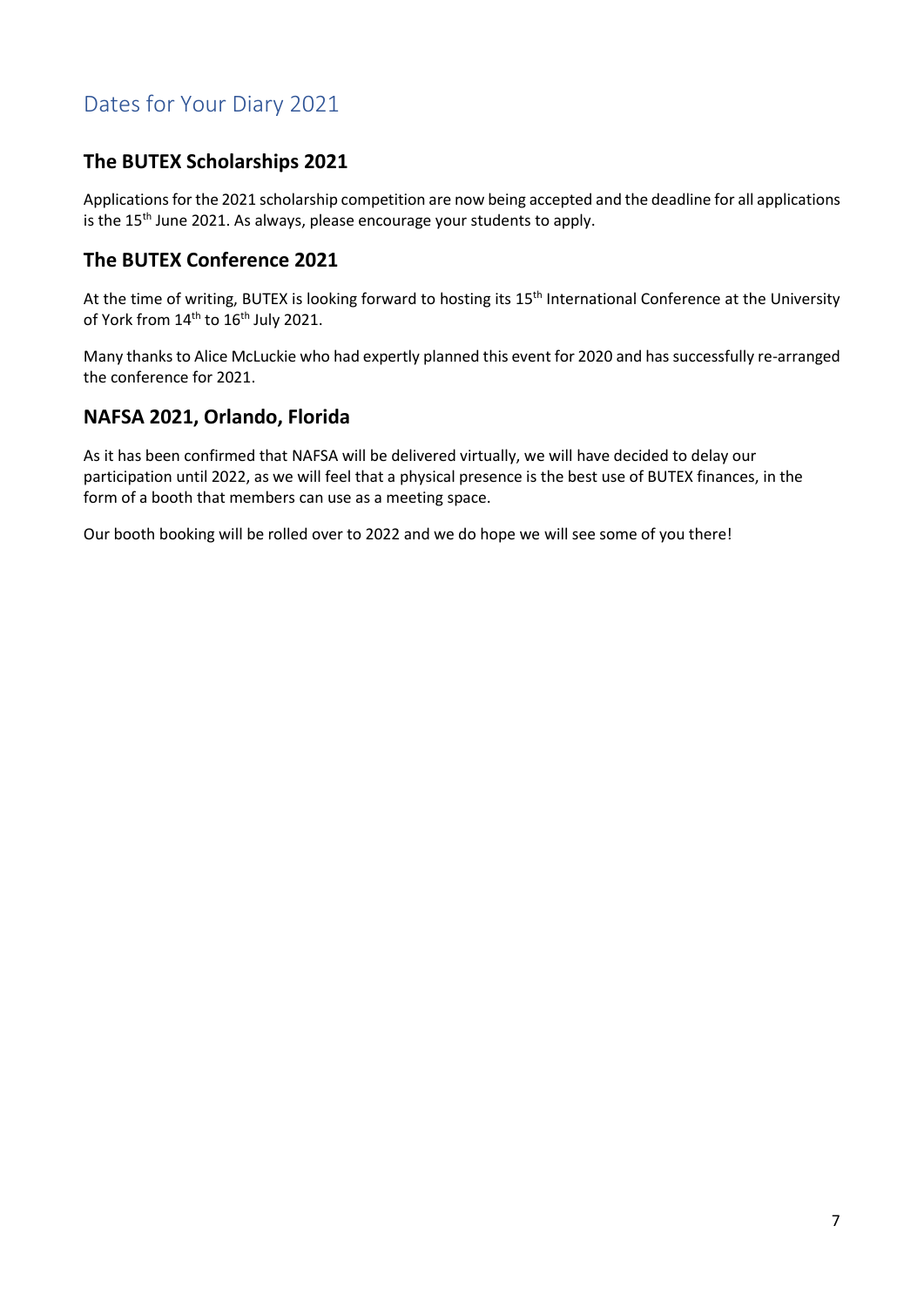## <span id="page-7-0"></span>Appendix 1

#### **BUTEX Member Institutions**

#### **Full Members**

Aberdeen, University Of Aberystwyth University Anglia Ruskin University Arts London, University of the Bangor University Bath Spa University Bath, University of Birmingham City University Birmingham, University Of Bradford, University Of Brighton, University Of Bristol, University Of Canterbury Christ Church University Cardiff Metropolitan University Cardiff University Central Lancashire, University Of Dundee, University of Durham, University Of East Anglia, University Of Edge Hill University Exeter, University Of Glasgow Caledonian University Glasgow School of Art Glasgow, University Of Greenwich, University of Hertfordshire, University Of Hull, University Of Keele University Kingston University Lancaster University Leeds Beckett University Leeds, University Of Leicester, University Of Lincoln, University of Liverpool John Moores University Liverpool, University of London Metropolitan University London School of Economics and Political Science

London South Bank University Manchester Metropolitan University Manchester, University Of Newcastle University Northumbria University Nottingham Trent University Nottingham, University Of Oxford Brookes University Portsmouth, University of Queen Mary University of London Queen's University Belfast Reading, University Of Roehampton, University of Royal Holloway, University of London Salford, University of Sheffield Hallam University Sheffield, University Of Solent University, Southampton Southampton, University of St Andrews University Stirling, University Of Strathclyde, University Of Surrey, University Of Sussex, University Of Swansea University University College London Warwick, University Of West of England, University of the Westminster, University Of Worcester, University of York St John University York, University Of

#### **Associate Members**

Absolute Internships Academic Programs International Anglo Educational Services Arcadia University BUNAC CRCC Asia Cultural Vistas Foundation for International Education Learn International Sannam S4 Somewhere New Think Pacific ULodging US-UK Fulbright Commission

**Reciprocal member** UUKi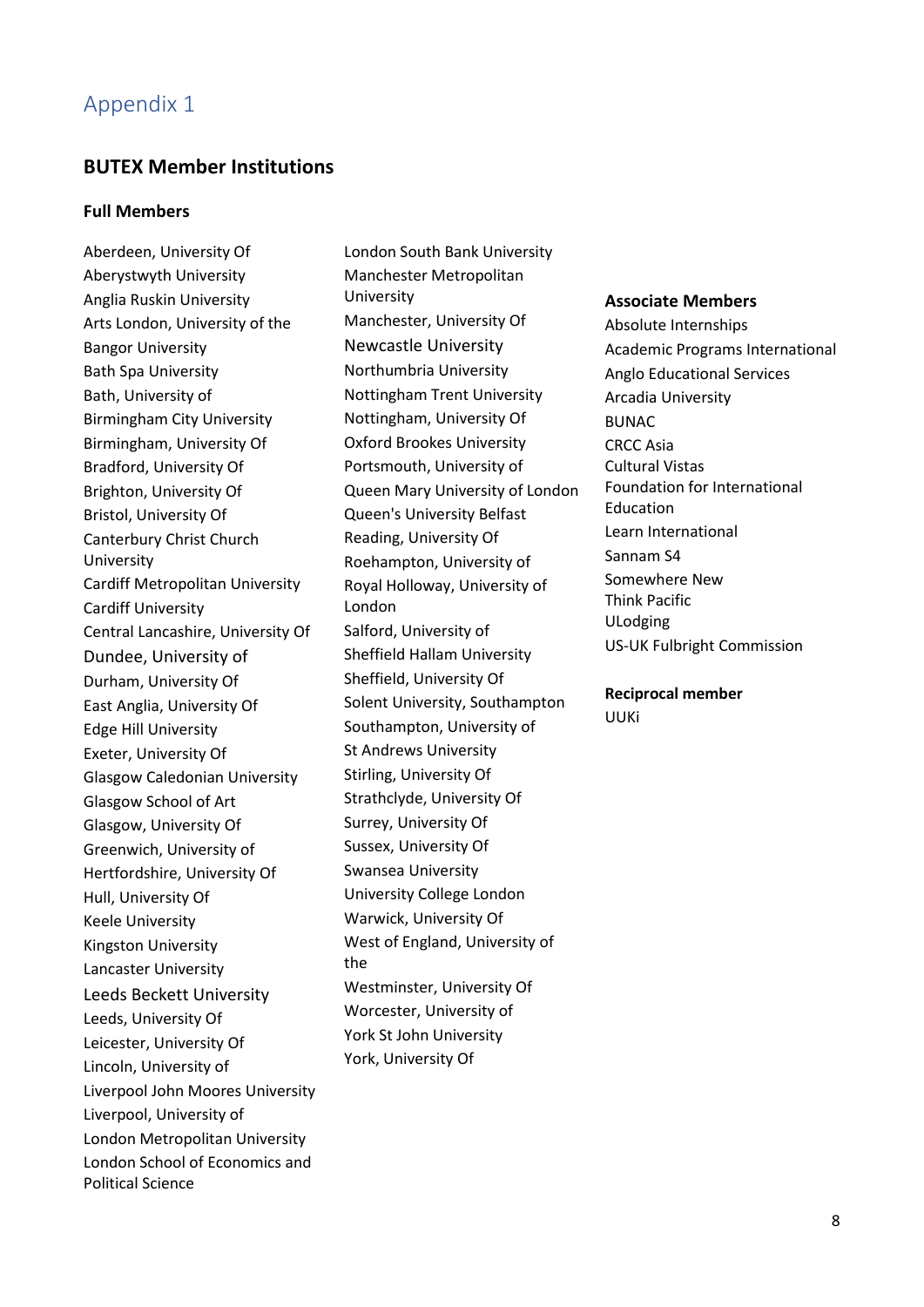# <span id="page-8-0"></span>Scholarship Entries 2020



#### **BUTEX SCHOLARSHIP ENTRIES 20 INCOMING STUDENTS**

#### **UNIVERSITY BREAKDOWN**

|                                 |                |                | Grand          |
|---------------------------------|----------------|----------------|----------------|
| Incoming                        | <b>Essay</b>   | <b>Poster</b>  | <b>Total</b>   |
| <b>Bath Spa University</b>      | $\mathbf{1}$   |                | 1              |
| <b>Cardiff University</b>       | $\mathbf{1}$   |                | 1              |
| <b>Edgehill University</b>      | $\mathbf{1}$   |                | $\mathbf 1$    |
| Kings College London            | $\mathbf{1}$   |                | $\mathbf{1}$   |
| Lancaster University            | $\overline{2}$ |                | $\overline{2}$ |
| London School of Economics      | $\overline{2}$ | 3              | 5              |
| Queen Mary University of London | $\overline{2}$ | 1              | 3              |
| Queen's University Belfast      | $\mathbf{1}$   | $\mathbf{1}$   | $\overline{2}$ |
| University College London       | $\overline{2}$ |                | $\overline{2}$ |
| University of Aberdeen          | $\mathbf{1}$   | $\mathbf{1}$   | $\overline{2}$ |
| University of Birmingham        | $\mathbf{1}$   |                | $\mathbf{1}$   |
| University of Brighton          |                | $\overline{2}$ | $\overline{2}$ |
| University of Bristol           | $\mathbf{1}$   | $\mathbf{1}$   | $\overline{2}$ |
| University of Exeter            |                | $\mathbf{1}$   | $\mathbf 1$    |
| University of Glasgow           | $\mathbf{1}$   |                | $\mathbf{1}$   |
| University of Leeds             | $\overline{2}$ | 3              | 5              |
| University of Manchester        | $\mathbf{1}$   | $\overline{2}$ | 3              |
| University of Portsmouth        |                | $\mathbf{1}$   | $\mathbf{1}$   |
| <b>University of Reading</b>    |                | 1              | $\mathbf 1$    |
| University of Roehampton        | $\mathbf{1}$   | $\mathbf{1}$   | $\overline{2}$ |
| University of Sheffield         | 5              | $\mathbf{1}$   | 6              |
| University of Southampton       | $\mathbf{1}$   |                | 1              |
| University of Stirling          |                | $\mathbf{1}$   | $\mathbf 1$    |
| University of Strathclyde       | $\overline{2}$ | $\overline{2}$ | 4              |
| University of Sussex            | $\mathbf{1}$   | $\mathbf{1}$   | $\overline{2}$ |
| University of Warwick           | $\mathbf{1}$   |                | $\mathbf{1}$   |
| <b>Grand Total</b>              | 31             | 23             | 54             |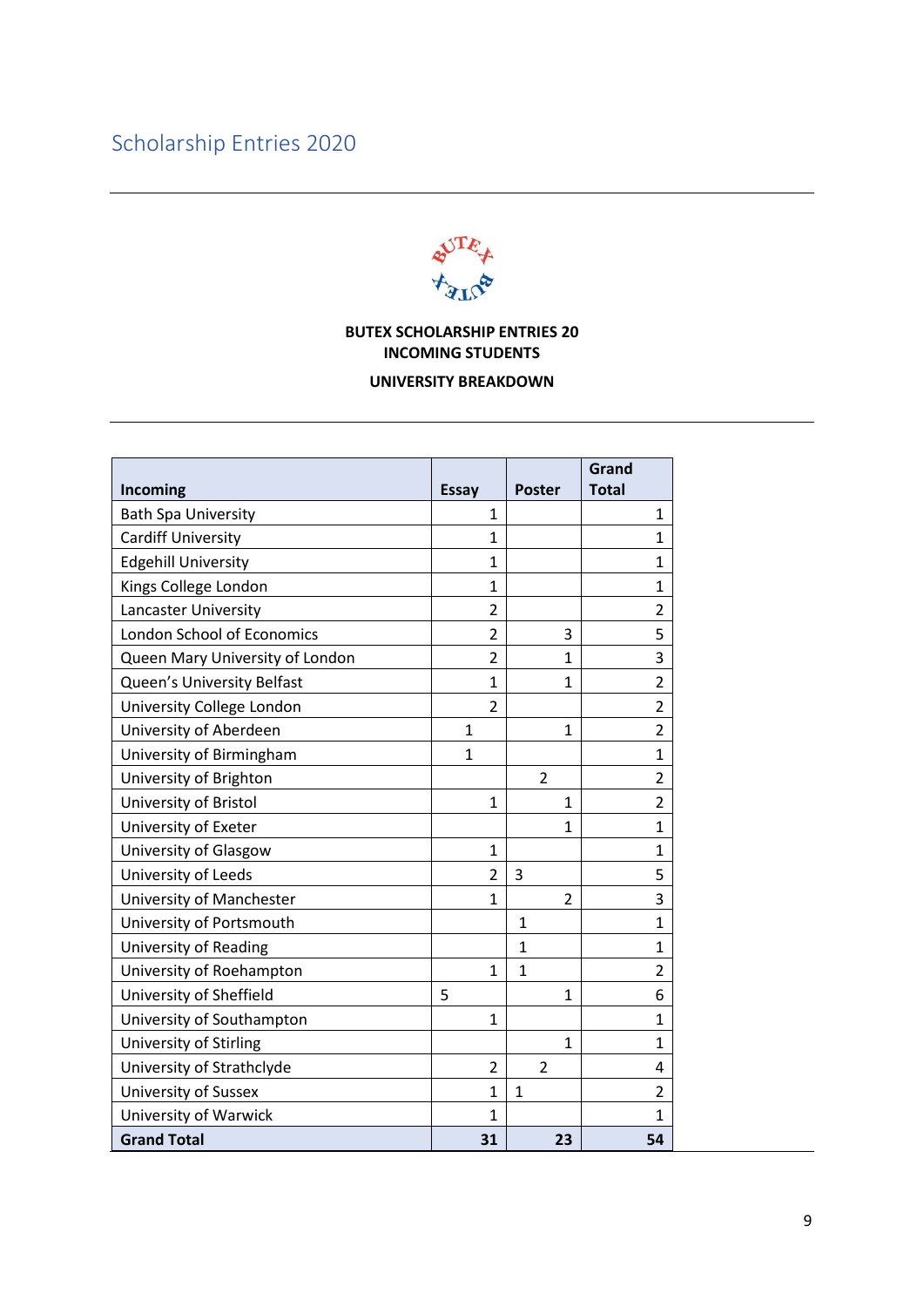

## **BUTEX SCHOLARSHIP ENTRIES 2020 OUTGOING STUDENTS**

#### **UNIVERSITY BREAKDOWN**

|                                  |                          |                | Grand<br><b>Total</b> |
|----------------------------------|--------------------------|----------------|-----------------------|
| <b>Outgoing</b>                  | <b>Essay</b>             | <b>Poster</b>  |                       |
| Anglia Ruskin University         | 1                        |                | 1                     |
| De Montfort University           | $\overline{2}$           |                | 2                     |
| Lancaster University             | 1                        | $\mathbf{1}$   | $\overline{2}$        |
| <b>Oxford Brookes University</b> | 1                        |                | $\mathbf{1}$          |
| Swansea University               |                          | $\overline{2}$ | $\overline{2}$        |
| University College London        | 1                        |                | 1                     |
| University of Bath               | $\mathbf{1}$             |                | 1                     |
| University of Birmingham         |                          | $\mathbf{1}$   | 1                     |
| University of Bradford           |                          | 1              | 1                     |
| University of Brighton           | $\mathbf{1}$             |                | 1                     |
| University of Bristol            | 2                        |                | $\overline{2}$        |
| University of Exeter             | $\mathbf{1}$             |                | 1                     |
| University of Glasgow            | $\overline{\phantom{a}}$ | 2              | 4                     |
| University of Leeds              | $\mathbf{1}$             |                | $\mathbf{1}$          |
| University of Manchester         |                          | 1              | $\mathbf{1}$          |
| University of Roehampton         | 7                        | $\mathbf{1}$   | 8                     |
| University of Southampton        | 1                        |                | 1                     |
| University of Sussex             | 1                        | 1              | 2                     |
| University of Warwick            |                          | 1              | 1                     |
| <b>Grand Total</b>               | 23                       | 11             | 34                    |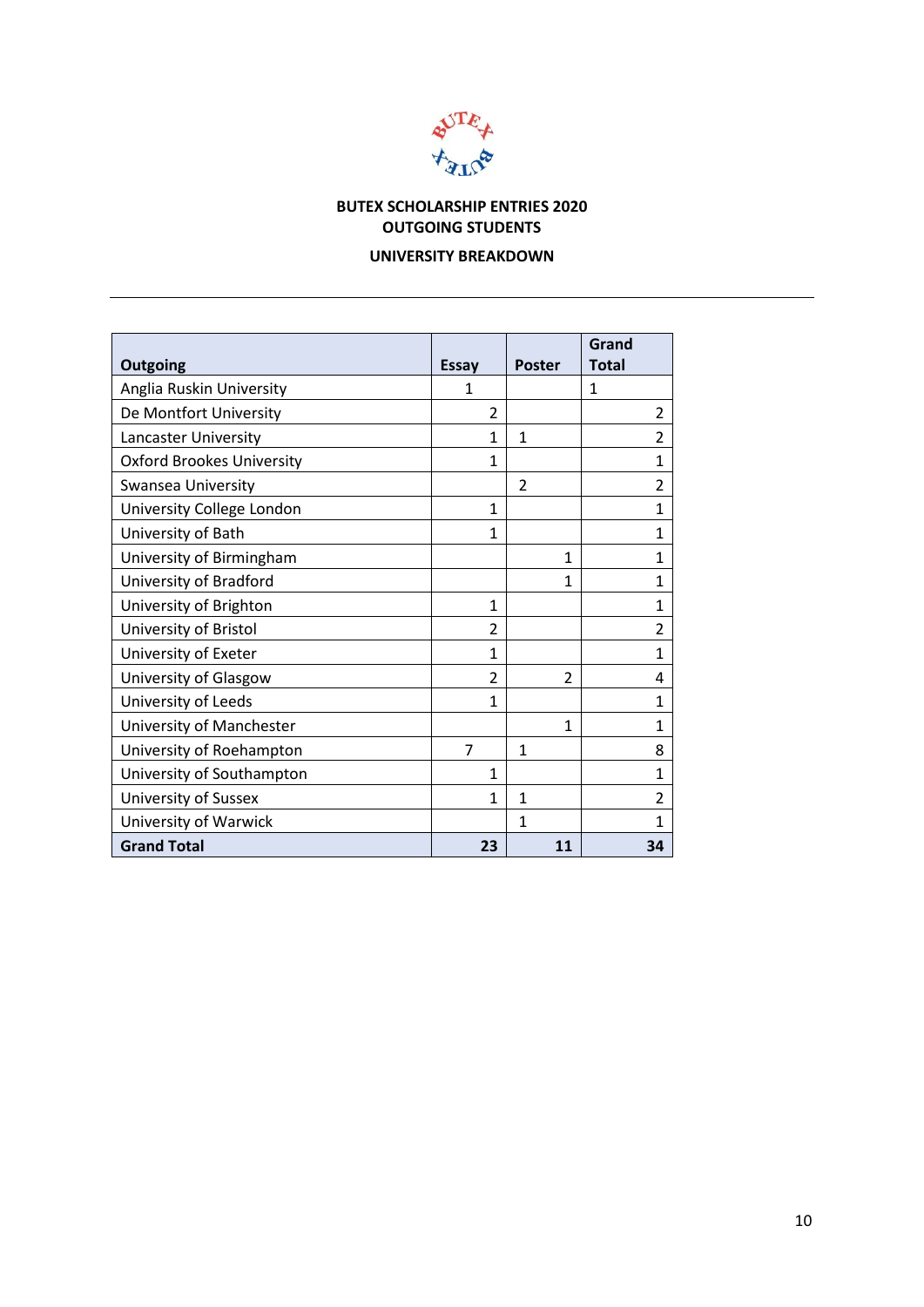## <span id="page-10-0"></span>Appendix 3

## **Treasurer's Report 2020**

2020 has been an unusual year for BUTEX finances, for obvious reasons. Both income and expenditure are lower than in normal periods, since BUTEX events have been virtual and NAFSA did not take place. However, some layout for NAFSA was required before it became clear that the event was cancelled. The down payment on the booth will be carried over to 2022, but the cost of public liability insurance required for the stand has been lost. There was also expenditure for the NAFSA reception, some of which was repaid to BUTEX but some of which (the amount shown on the I & E Statement) has not been recovered and now seems unlikely to be, despite promises to the contrary. No scholarships were awarded in the autumn because of so few students being in a position to study abroad, but we are hopeful about awarding scholarships for spring instead.

*Angela Phoenix November 2020*